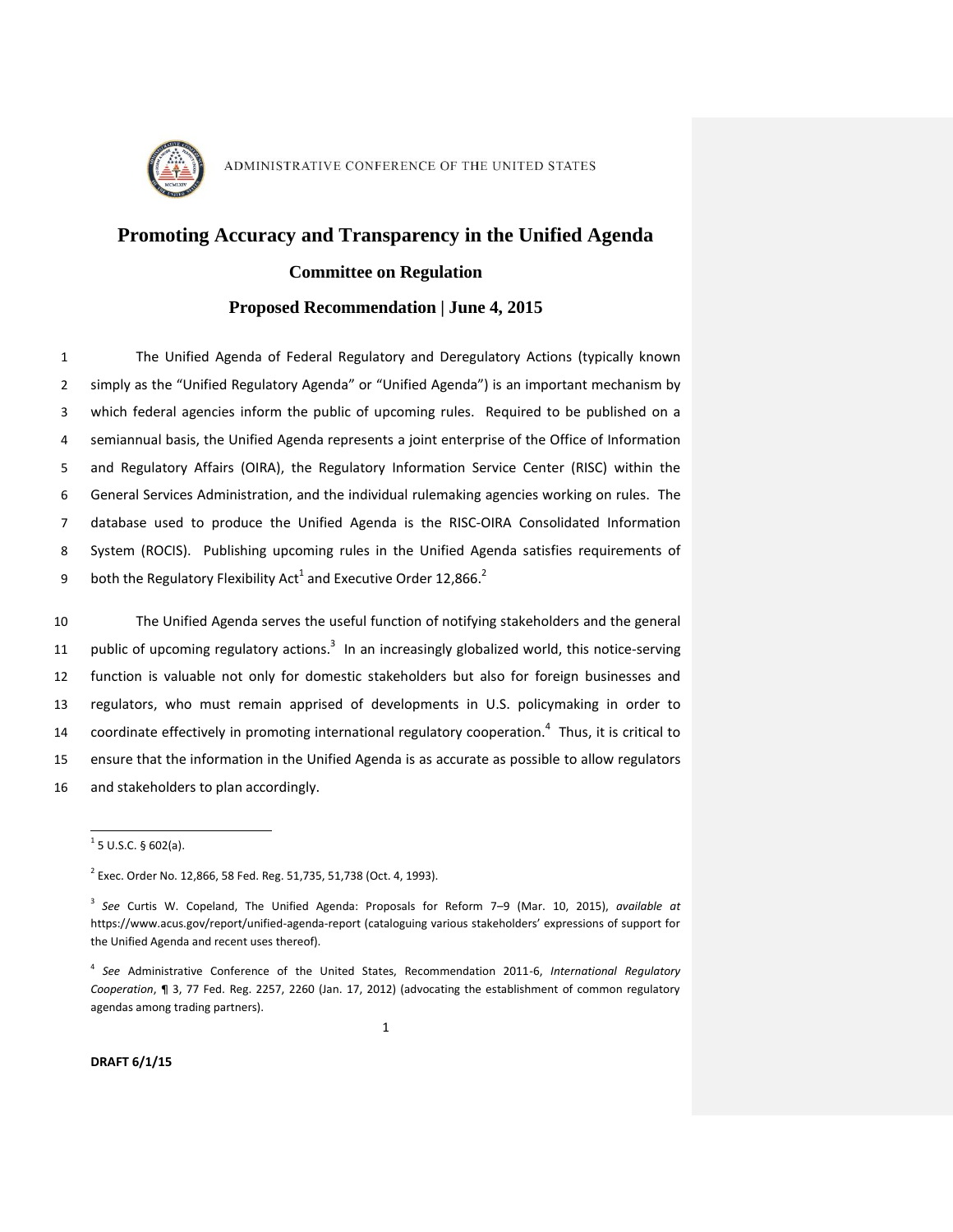

 At the same time, it is unrealistic to expect that agencies can provide perfectly accurate predictions of upcoming actions. There will always be some uncertainty, given the dynamic environment in which agencies operate, and the information contained in the Unified Agenda will never achieve total predictive accuracy. The Agenda itself states that agencies are permitted to issue rules that were not predicted by the Agenda and are not required to issue rules that were so predicted. In addition, agencies may have limited time or resources to prepare Agenda entries.

 The Unified Agenda functions reasonably well as a predictor of some agency actions, but 25 is less accurate in other areas.<sup>5</sup> For example, estimated action dates may prove incorrect, the significance of a regulation may be misclassified, and jointly issued rules may inappropriately be characterized differently by different agencies. Additionally, some rules are classified as long- term actions when regulatory activity is imminent, while others remain listed as long-term actions after work on them has ceased. Occasionally, entries are removed from the Unified Agenda without explanation. Finally, a number of regulatory actions have recently been placed  $\parallel$  in a "pending" category that is not included in the published Unified Agenda.<sup>[5]</sup>

 As technology has evolved, some agencies have begun to provide periodic updates on the progress of their rulemaking efforts on their websites and other media between the semiannual Agenda publication dates. Though this may not prove feasible in all instances, there are steps that agencies, OIRA, and RISC might take to ensure that the public has consolidated access to this information to the extent this updating takes place.

 The touchstone of the process should be transparency: although complete predictive accuracy is infeasible, all agencies that contribute to the Unified Agenda should strive to ensure that it offers the most up-to-date, valuable information possible. The following

#### **Comment [MA1]:** Manager's Amendment

 $\overline{a}$ *See generally* Copeland, *supra* note [3.](#page-0-0)

<sup>&</sup>lt;sup>6</sup> One consequence of eliminating the "pending" category and moving all active entries to the public-facing Unified Agenda, as recommended below, may be an increase in the total number of regulations in the Agenda, even though the number of rules under development has not actually increased.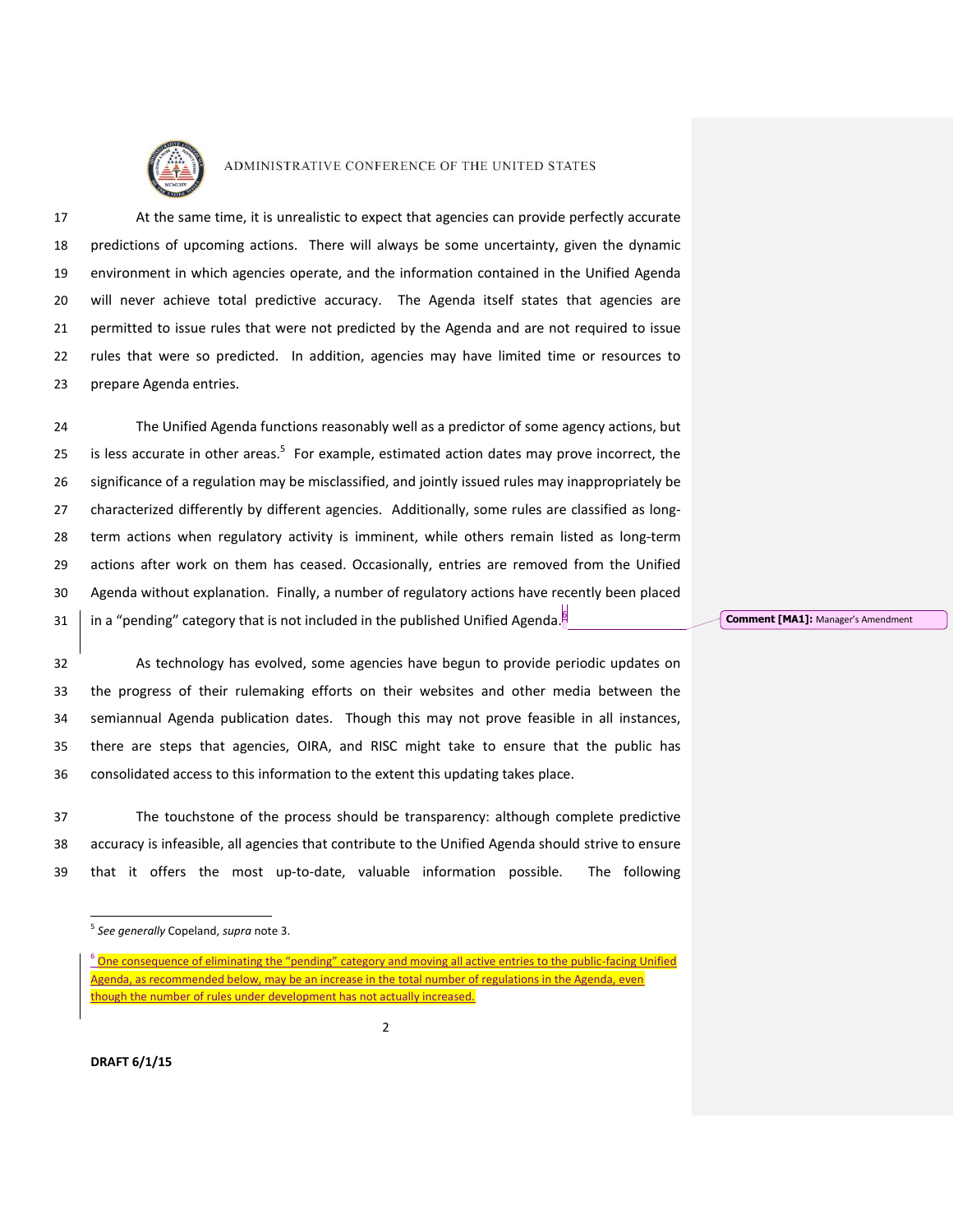

 recommendations are designed to identify straightforward, simple steps that OIRA, RISC, and rulemaking agencies can take to enhance the predictive accuracy of the Unified Agenda and ensure that it remains a valuable resource for regulators, stakeholders, and the general public.

# **RECOMMENDATION**

| 43 | 1. Federal agencies should consider providingtake steps to provide on their websites               |                                           |
|----|----------------------------------------------------------------------------------------------------|-------------------------------------------|
| 44 | and/or <sub>r</sub> where appropriate, through other media, periodic updates concerning rulemaking | <b>Comment [CMA2]: Farina Amendment</b>   |
| 45 | developments outside of the semiannual reporting periods connected with the Unified Agenda.        |                                           |
| 46 | These periodic updates would likely focus primarily on concrete actions undertaken in              |                                           |
| 47 | connection with particular rules (e.g., noting if a rule has been issued since the last Agenda),   |                                           |
| 48 | but could also include changes regarding rules still under development (e.g., revisions to         |                                           |
| 49 | predicted issuance dates or significance classification). OIRA and RISC should provide electronic  |                                           |
| 50 | links in the online Unified Agenda directing users to locations on agency websites where           |                                           |
| 51 | periodic updates are provided. Each agency's Unified Agenda entry should include a notice of       |                                           |
| 52 | where information about updates can be found; if updates are published on the agency's             |                                           |
| 53 | website, a link to the appropriate webpages should be included in the Unified Agenda.<br>OIRA      | <b>Comment [CMA3]: Farina Amendment</b>   |
| 54 | and RISC should also facilitate sharing among agencies of best practices for providing periodic,   |                                           |
| 55 | digital updates on rulemaking developments.                                                        |                                           |
| 56 | 2. OIRA and RISC should provide electronic links in the Unified Agenda to a mechanism              |                                           |
|    |                                                                                                    |                                           |
| 57 | for linking the information contained in the Unified Agenda and other regulatory data systems      |                                           |
| 58 | (e.g., the Federal Register and other parts of ROCIS) that would, as appropriate, permit enable    |                                           |
| 59 | the agenda information to be updated automatically as appropriate. For example, if the Unified     | <b>Comment [MA4]: Manager's Amendment</b> |
| 60 | Agenda indicates that a proposed rule is forthcoming, and that rule is published in the Federal    |                                           |
| 61 | Register months before the next edition of the Agenda is issued, an electronic link between the    |                                           |
| 62 | Federal Register and the Agenda could permit the Agenda information to be updated                  |                                           |
| 63 | automatically to reflect the issued rule the Federal Register entry should result in an automatic  |                                           |
| 64 | update to the Agenda.                                                                              | <b>Comment [MA5]: Manager's Amendment</b> |

**DRAFT 6/1/15**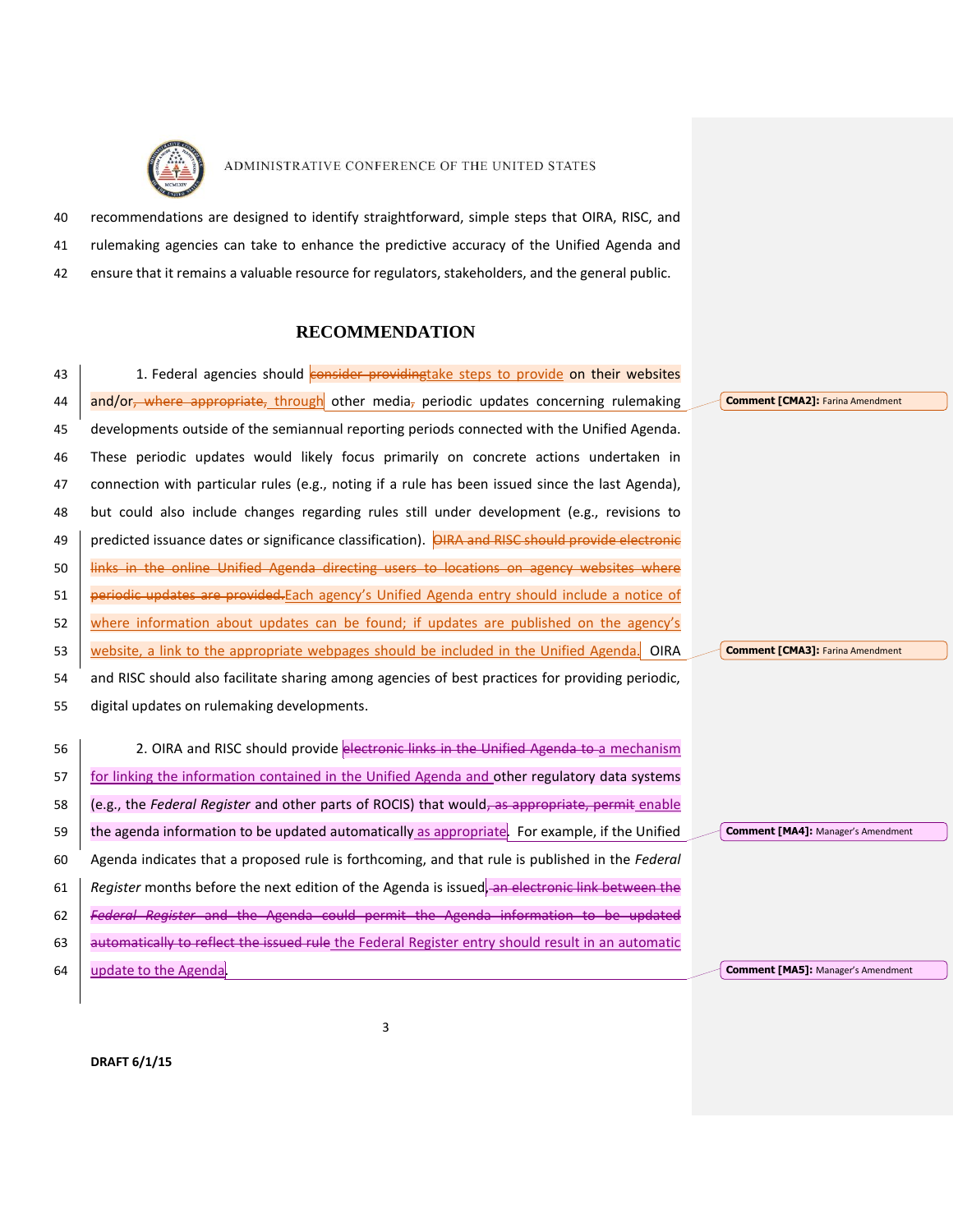

 3. Federal agencies, with the support of OIRA and RISC, should not keep regulations that are still under development in a "pending" category that is not included in the published Unified Agenda. Regulations that are currently in the "pending" category should be reclassified and included in the Unified Agenda if the agency is actively working on such matters, or should 69 be removed entirely if they are not still under development. One consequence of any such **Feclassification may be an increase in the total number of regulations in the Unified Agenda,** 71 even though the number of rules under development has not actually increased.

 4. In instances in which a Unified Agenda entry has been in the "proposed rule" or "final rule" stage for three or more Agendas in a row, the agency should reexamine the entry to 74 determine whether it is likely to take action on it is likely on it in the ensuing twelve months. If not, the agency should reclassify the entry as a "long-term" action or, if the regulatory action is no longer in development, remove it from the Unified Agenda entirely, with the notation described in recommendation 7. If the agency is uncertain as to whether the proposed or final  $\parallel$  rule might be issued within twelve months, it should consider-providinge, where appropriate, an explanation in the associated Agenda entry.

 5. To the extent feasible, agencies should ensure that any regulatory actions that are likely to occur in the ensuing twelve months (e.g., hearings or proposed or final rules) are included in the appropriate active "Stage of Rulemaking" category (i.e., the "prerule," "proposed rule," or "final rule" stage), rather than in the "long-term" action category. Long- term actions are intended to reflect items that are under development but for which the agency does not expect to undertake a regulatory action in the next twelve months.

 6. In instances in which a Unified Agenda entry has been in the "long-term" category for an extended period of time, the agency should reexamine the entry to ensure that it is still under development. If not, the agency should remove the entry from the Unified Agenda, with the notation described in recommendation 7.

90 7. Unified Agenda entries appearing in one or more editions of the Agenda should not 91 simply disappear in the next edition. When an agency determines that it no longer intends to

4

**Comment [CA6]:** Council Amendment: During its meeting, the Council noted that the document is unclear on whether we are recommending that OIRA eliminate the pending category. Though the Council takes no position on whether OIRA should do so, it suggests that the language be made clearer if the recommendation ultimately proposes that outcome. The sentence might be re-worded to state "OIRA should eliminate the "pending" category, so that all regulations under development are included in the Unified Agenda."

**Comment [MA7]:** Manager's Amendment

**Comment [MA8]:** Manager's Amendment

**Comment [MA9]:** Manager's Amendment

**DRAFT 6/1/15**